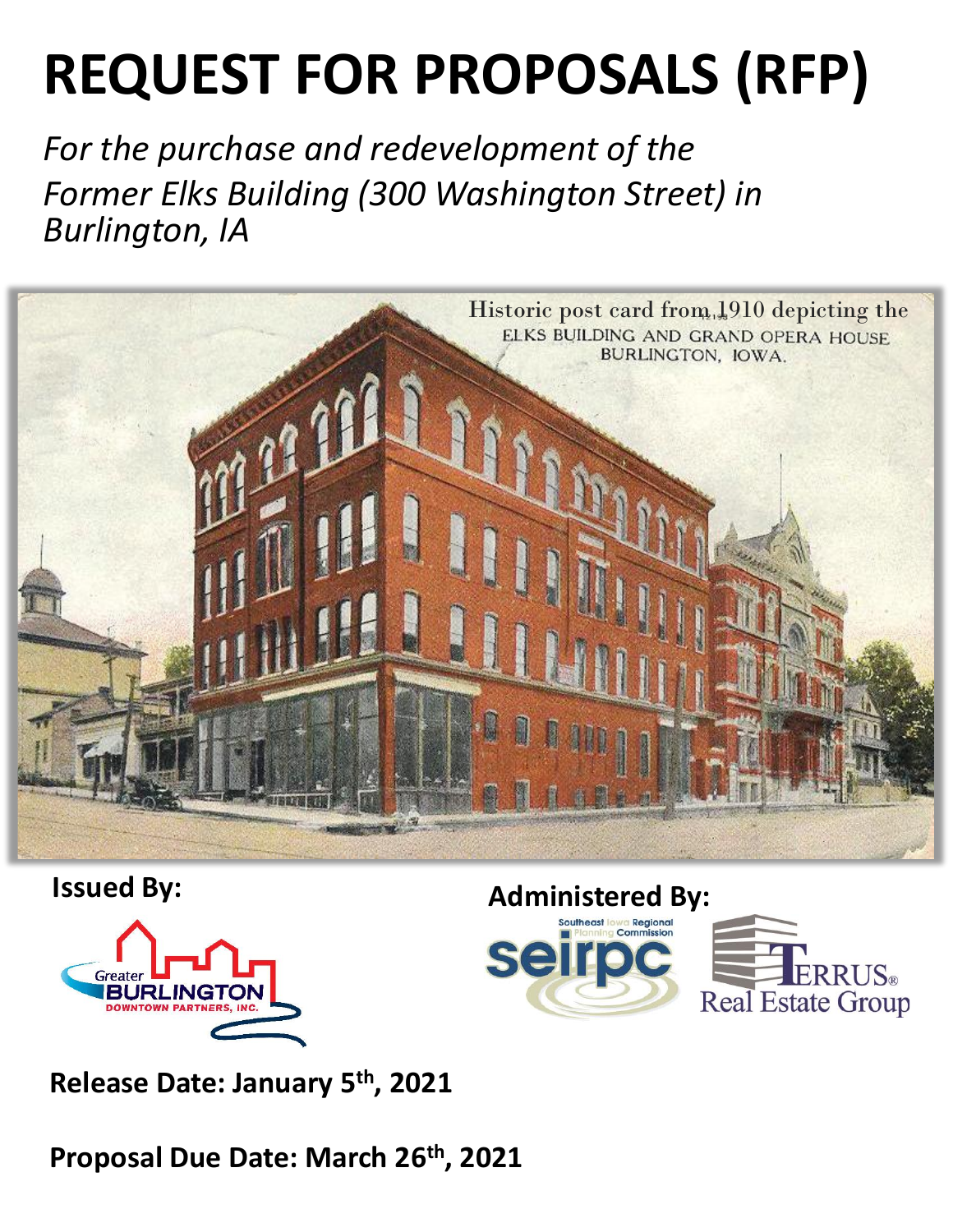## **1. About Burlington**

Burlington, Iowa (pop. 24,713) is a community located on the Mississippi River in Southeast Iowa, serving as the county seat of Des Moines County (pop. 38,967). The community is beautifully situated on the bluffs of the Mississippi River and has a rich historical heritage as a center of commerce and culture. Burlington is a regional center for employment, shopping, education, healthcare and recreation, serving a regional laborshed of over 330,000 people according to the 2016 Southeast Iowa Regional Laborshed Analysis. With many local amenities available to residents, the community is situated in a location allowing a short drive to many major metropolitan areas, as shown on the map below. Downtown Burlington has seen a renaissance in recent years. Since the beginning of 2010 there has been \$57.4 million in building acquisitions and development, with this figure exceeding the amount spent over the previous 25 years by over \$10 million. Additionally, in this same timeframe, there have been 53 business starts, relocations, or expansions in Downtown Burlington. Continue reading to learn how you can continue this trend of redevelopment in Downtown Burlington.

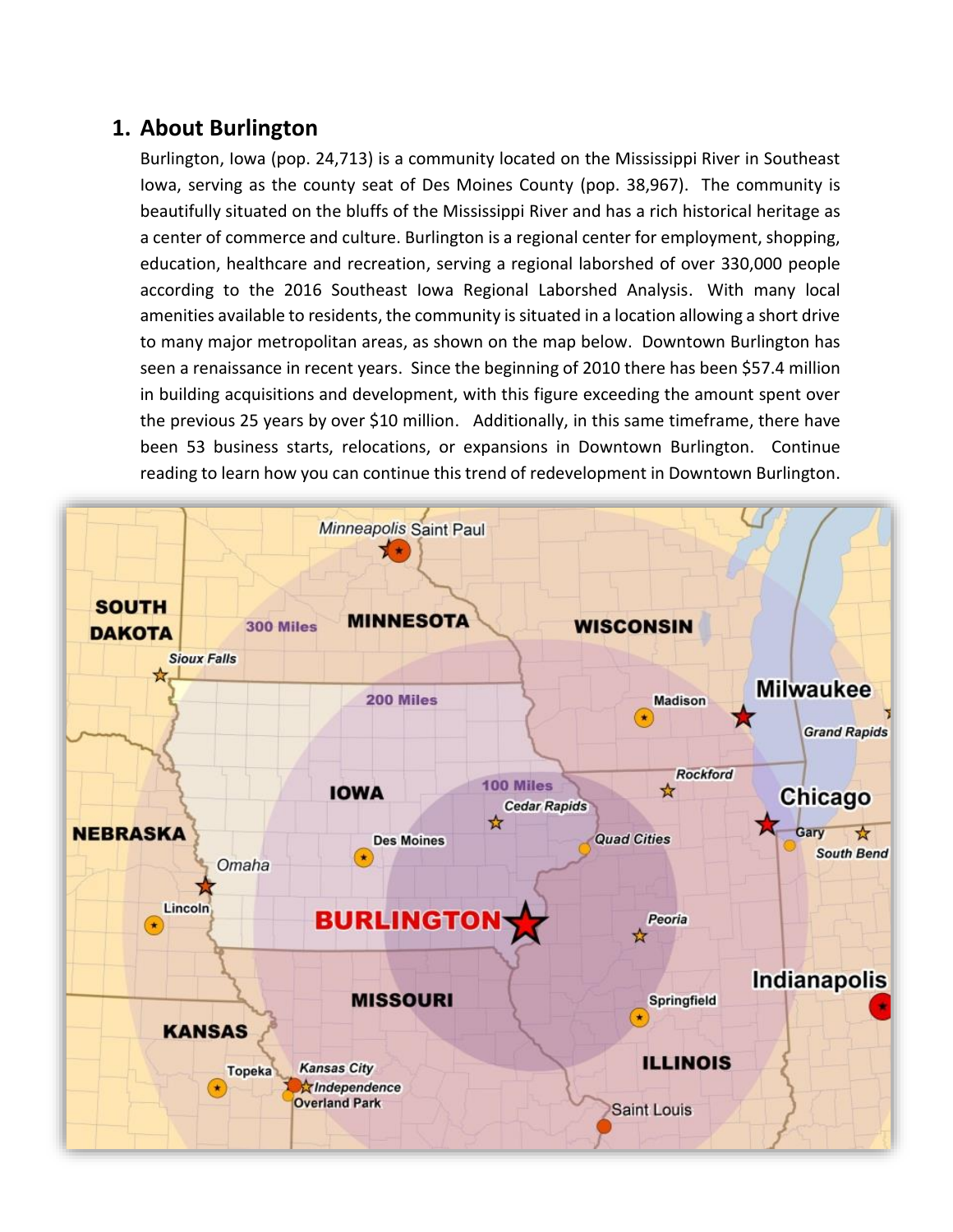## **2. Recent Awards, Findings, and Projects**

#### **[#1 In the Nation for Growth in Purchasing Power](http://www.greaterburlington.com/chamber/news/greater-burlington-ranks-1-in-nation--again/) in 2017 and #2 in 2018**

For the second straight year, an annual analysis by SmartAsset has found that Greater Burlington is the U.S. metropolitan area least affected by inflation over the last ten years. This #1 ranking in 2017 and #2 ranking in 2018 means that Burlington consumers have enjoyed the greatest growth in purchasing power in the United States.

#### **Housing Needs Study Shows Strong Demand**

A 2016 study by Gruen Gruen + Associates concluded the Greater Burlington area will need to add 1,500 new housing units between now and 2025 to keep up with replacement demand and demand for new housing to support the region's growing economy. The study found that 77% of for sale housing needs to be priced below \$260,000 and 60 percent of rental units will need monthly rents below \$1,000.

#### **Downtown Area Wide Plan and Enhanced Market Analysis**

A Downtown Area Wide Plan was completed in January 2019 through a planning grant from the EPA that identified 3 catalyst sites in Downtown Burlington, along with additional downtown redevelopment opportunities. This plan includes an enhanced market analysis that states there is demand for 140 to 240 additional residential units, a small grocer, additional dining/drinking establishment, boutique hotel, office space, maker space, fitness studio, and specialty retail.

#### **Mississippi River Flood Mitigation Project**

In April of 2015 the City of Burlington was awarded \$26.2 million from the Iowa Flood Mitigation Board to construct flood control measures in downtown Burlington. The first phase of this project was completed in 2018 along the main Mississippi River front beside Memorial Auditorium and the Iowa Welcome Center. The next phase of the Flood Mitigation project started in fall of 2020.

#### **TIGER Grant**

The City of Burlington was the recipient of a \$17 million TIGER Grant from the US Department of Transportation that will build off the aforementioned flood mitigation project, including park/plaza space to replace much of an existing surface parking lot, transient boat docking facilities, and river cruise line docking. The TIGER Grant will also be used to fund a Complete Streets project for Downtown's principal thoroughfares, Main and Jefferson Streets.

#### **Surface Transportation Block Grant (STBG)**

The city has received a \$1.5 million-dollar STBG grant to fully reconstruct all of Washington Street directly in front of the Elks Building in 2023. Improvements to Washington Street are planned to mirror improvements being made on Main and Jefferson Streets as part of the TIGER Grant to create a more walkable downtown area.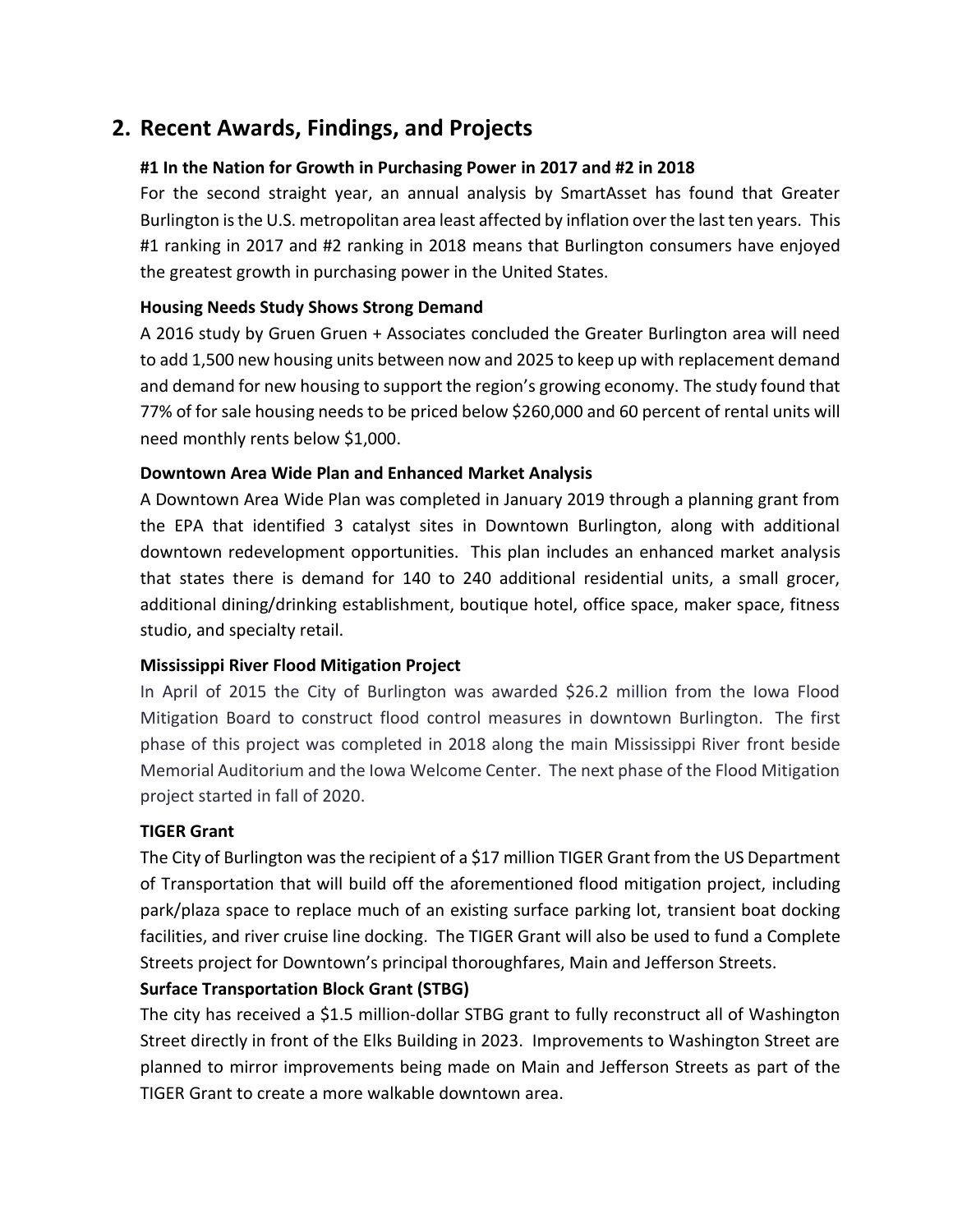## **3. About the Former Elks Building**

**Property Name:** Former Elks Building (other names include 300 Washington, Typewriter Shop, Labor Temple, Nassau Building, Post Office Building)

**Main Address:** 300 Washington Street, Burlington, IA 52601

**Tax Parcel Numbers:** 16-04-101-001 (View a[t http://www.dmcgis.com\)](http://www.dmcgis.com/)

**Zoning:** C3 – Central Business District (Downtown Mixed Use)

**City Redevelopment Project Area:** Burlington Consolidated Urban Renewal Area **Historic Status:** Contributing resource, Downtown Commercial Historic District (NRHP) **Lot and Building Size:** .12 Acres, 4 stories(plus a basement) with ~5,220 square feet per floor Year Built: 1883, 4<sup>th</sup> floor added in 1907

**Former Uses:** The Elks Building was constructed in 1883 as a 3-story building to house the post office and office space. It was expanded with a  $4<sup>th</sup>$  story in 1907 along with renovations to the 3<sup>rd</sup> story to house the Elks Lodge. The building was bought by the Burlington Labor Associates in 1941 and remained in their possession through 1975 before selling the building to Mundt Piano. They operated in the facility until 1979 when the building was sold and operated as the Typewriter Shop, which closed in 2002. The building has been essentially vacant since, until taken on by Downtown Partners, Inc as a project to redevelop the building in 2017.

**Preferred Uses:** Residential uses (apartments, condos), Maker Space and/or artist living space, Boutique Hotel or Air BnB spaces, Professional Office Space

**Condition:** A structural analysis was completed in late 2016 prior to DPI taking ownership of the building and is available in the attachments. Work completed to make the building structurally sound includes fixing two roof trusses, fixing NE corner downspout, installing a new roof/replacing rotted roof rafters, and full repair of the wall in the NE corner. An updated structural report is being developed as part of a grant received from the State of Iowa.

#### **Attachments:**

The following items can be downloaded from [https://bit.ly/ElksBuildingRedevelopment:](https://bit.ly/ElksBuildingRedevelopment)

- Phase 1 Environmental Site Assessment
- Asbestos and Lead Based Paint Survey
- Asbestos Remediateion Documentation and Reporting
- 2016 Structural Review
- County Assessor's Report
- 2016 Housing Needs Assessment
- City Comprehensive Plan
- 2019 Brownfields Area Wide Plan and Video
- 2017 Enhanced Market Analysis
- Curent Floor Plans, Renderings, and NE Corner Rehab Designs
- Iowa Site Inventory Forms
- About the Neighborhood Downtown Neighborhood Information and Data
- Downtown Business Map
- Opportunity Zone Map
- Zoning Map and Ordinance
- Urban Renewal Area Map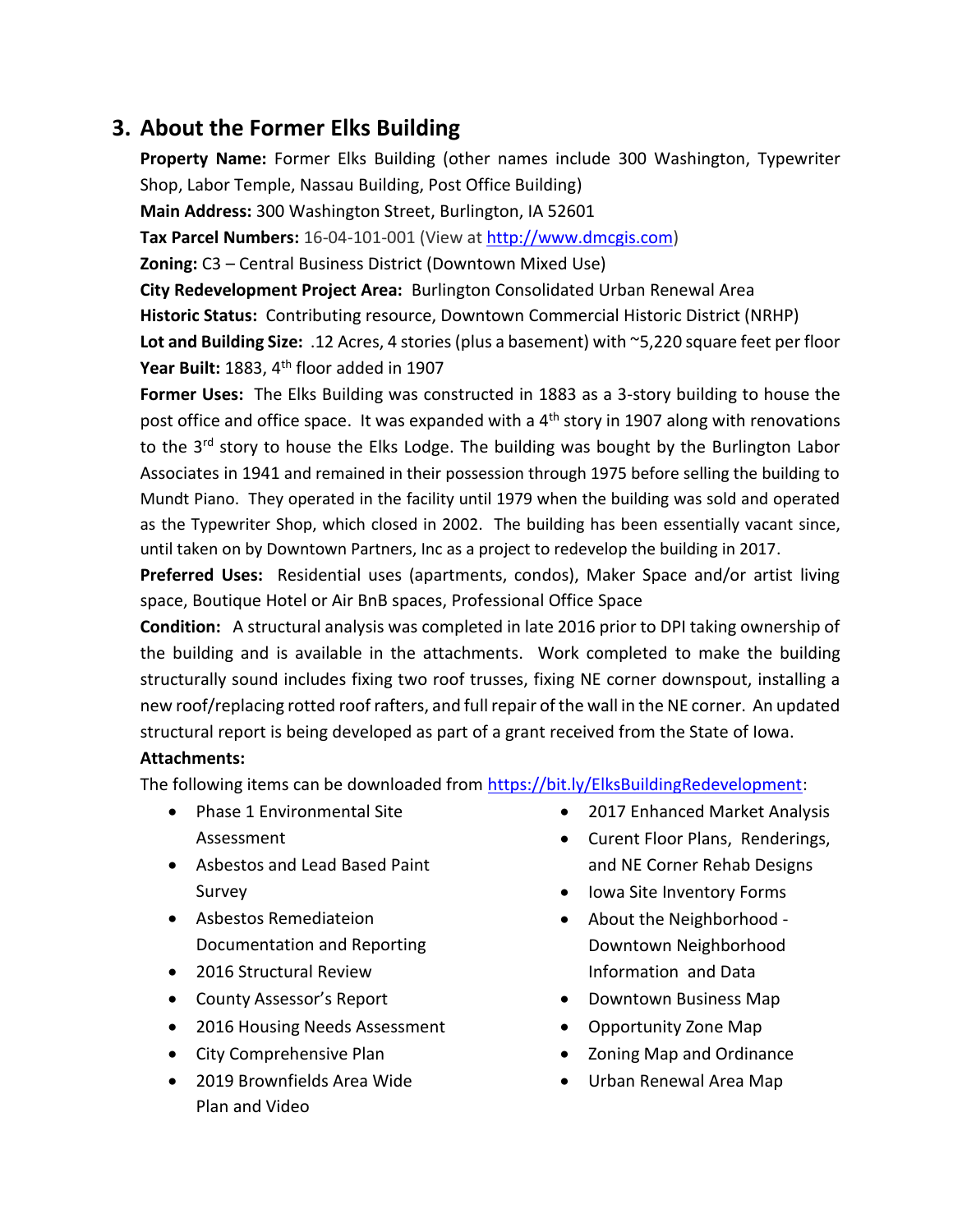## **4. Touring the Site and General Inquiries**

Potential respondents may have questions about the RFP or may want to arrange for tours of the building. This can be done by contacting Zach James or Jesse Caston at the contact information below:

Zach James Assistant Director Southeast Iowa Regional Planning Commission 211 N. Gear Avenue, Suite 100 West Burlington, IA 52655 [zjames@seirpc.com](mailto:zjames@seirpc.com) 319-753-4313

Jesse Caston, CPM Vice President Terrus Real Estate Group 100 Court Avenue, Suite 400 Des Moines, IA 50309 [Jesse.Caston@TERRUS.com](mailto:Jesse.Caston@TERRUS.com) 319-759-3244

# **5. Required Proposal Contents**

The information requested below is necessary for Burlington Downtown Partners (DPI) to adequately evaluate all submitted proposals. Failure to supply this information may result in rejection of your proposal.

- 1. Cover page that includes the following information:
	- a. Company/individual name, mailing address, and website
	- b. Developer's current legal status (Corporation, LLC, etc.)
	- c. Primary contact person's name, title, phone number, and e-mail address
	- d. Listing of other partnering organizations or key individuals
- 2. A detailed description of the proposed project for the former Elks Building including items listed in the table below.

| For RESIDENTIAL or MIXED USE projects                    | For COMMERCIAL, OFFICE USE, or OTHER uses         |
|----------------------------------------------------------|---------------------------------------------------|
| Estimated number of units and square footage per unit    | Description of uses for the space, tenants to be  |
| (number of bedrooms and bathrooms)                       | targeted, or confirmed tenants                    |
| Anticipated unit types and mix (affordable vs. market    | Estimated number of spaces and square             |
| rate, senior facility, etc.)                             | footages                                          |
| Rental or ownership of units and projected monthly rents | Proposed rent or lease rates                      |
| and/or sales prices                                      |                                                   |
| Details of on-site facilities and unit amenities         | On site facilities and amenities                  |
| Plans for parking, if any                                | Plans for parking, if any                         |
| Renderings or floor plans if available                   | Renderings or floor plans if available            |
| Description of commercial spaces, sizes, uses, and       | Days and hours of operation, including special    |
| proposed lease rates                                     | events, rentals of the building that provide an   |
|                                                          | understanding of the intensity of use of the site |

3. Include a total estimated budget for the proposed redevelopment project including an offer price (minimum \$175,000). Also include a listing of funding sources to complete the project including cash, financing, tax credits, incentives, or other funding.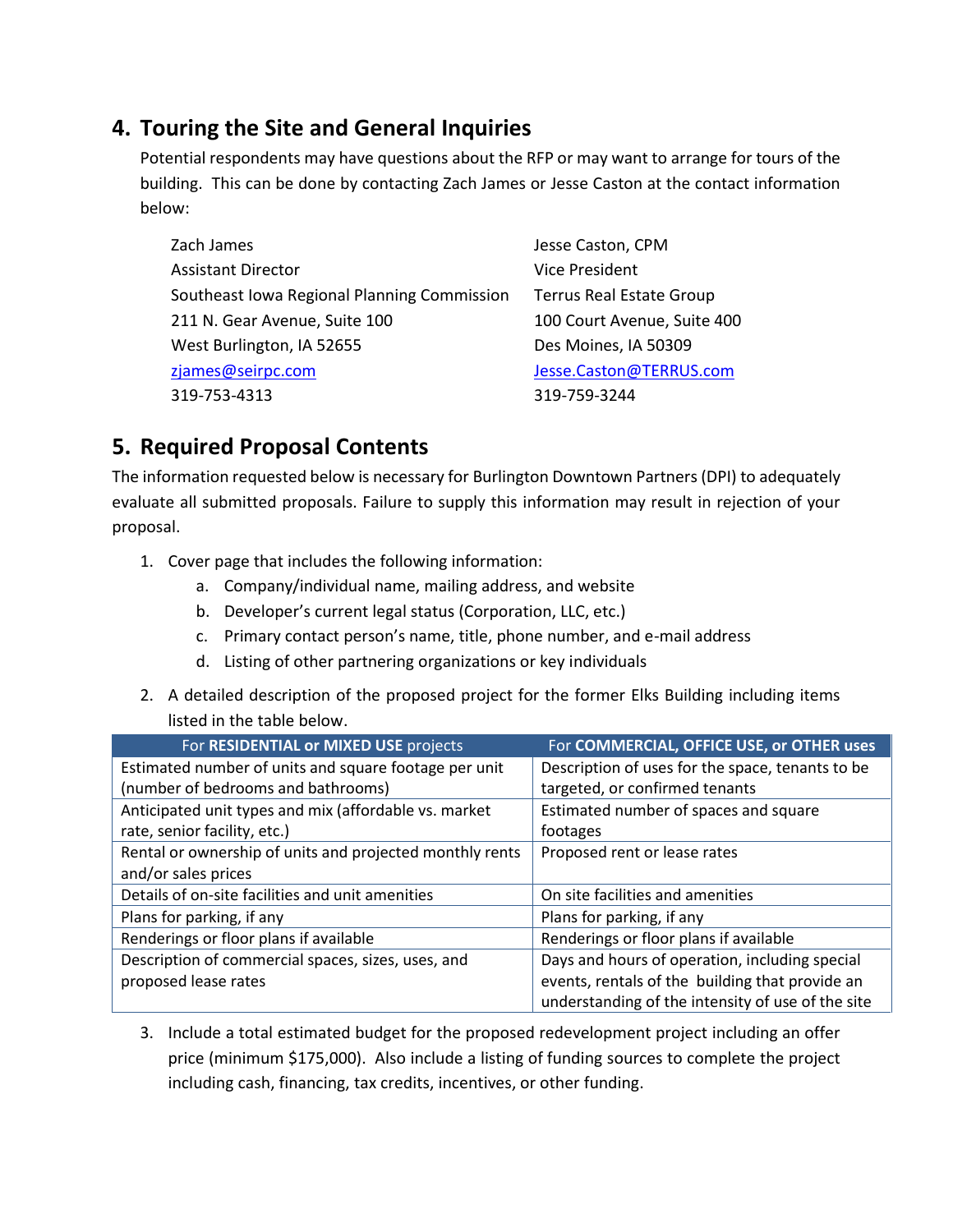- 4. Include a time schedule for redevelopment. The schedule should include project milestones such as start of project design, rezoning requests, application for tax incentives or grants, securing financing sources, execution of the purchase agreement, closing dates, construction bids, start of construction, date of occupancy, and any phasing of the project, if applicable.
- 5. A description of previous experience developing similar projects that will demonstrate the capacity of the company to carry out the proposed reuse of the site including:
	- Project Name and Location Photos of the project
	- Primary contact for the project Current status of the project
	-
	-
- 
- 
- Type of development Any continual financial or operating interests
- Total project cost and source of funds List of references from financial institutions, contractor, or other entities

## **6. Offer**

The information below provides the minimum offer.

• Proposals must include an offer price for the building at a minimum of \$175,000.

### **7. Incentives**

The information below provides the minimum offer price for the former Elks Building and local, state, or federal incentives and programed that could be used towards the project.

- Tax Increment Financing development incentives
- The following Property Tax Abatements, Exemptions, or Credits may apply:
	- o Upper Story Residential 10 Year-Scale: 7 yr-100%, 75%, 50%, 25%
	- o Commercial 10 Year-Scale 80%, 70%, 60%, 50%, 40%, 40%, 30%, 30%, 20%, 20%
	- o Historic Property Rehabilitation Tax Exemption
		- **Intradellack <https://bit.ly/HistoricPropertyTaxExemption>**
	- o Business Property Tax Credit
		- [https://tax.iowa.gov/qualifications-business-property-tax-credit](https://tax.iowa.gov/qualifications-business-property-tax-creditThe)T[he](https://tax.iowa.gov/qualifications-business-property-tax-creditThe)
- Great River Housing Trust Fund
	- o Program available through the Southeast Iowa Regional Planning Commission promoting affordable housing in Southeast Iowa. Can apply for \$25,000 for up to 4 units (could possibly request funds for additional units)
- CDBG Housing Rehabilitation Program
	- o <https://www.iowaeda.com/cdbg/housing-rehabilitation/>
	- o [https://www.iowaeda.com/userdocs/programs/resources/2020cdbg-hsg-upper](https://www.iowaeda.com/userdocs/programs/resources/2020cdbg-hsg-upper-story-rental-conv-guidance.pdf)[story-rental-conv-guidance.pdf](https://www.iowaeda.com/userdocs/programs/resources/2020cdbg-hsg-upper-story-rental-conv-guidance.pdf)
- The former Elks Building is located within Census Tract 19057000200, a certified Opportunity Zone. This makes any prospective project eligible for investment from an Opportunity Fund. <https://eig.org/opportunityzones>